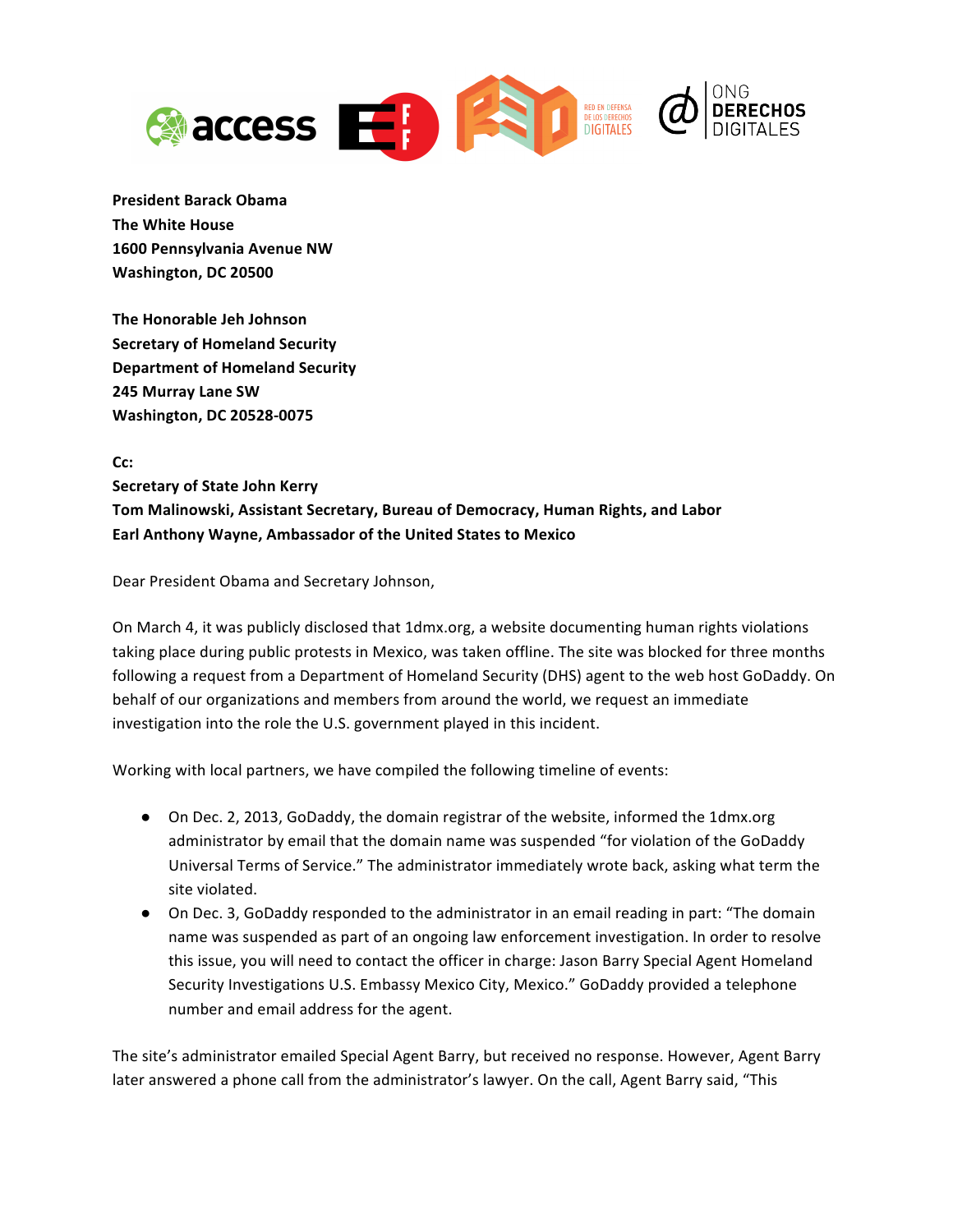

happens all the time ... Mexican agencies send us requests for U.S. companies and we have contacts with some of them so we just send them."

In early March 2014, after this incident became public, the domain's suspension was lifted without notification or explanation to its owner. The site is now accessible, but neither the Mexican nor the U.S. governments have released information as to why this censorship occurred or who is responsible. In further communications on March 21, GoDaddy again named DHS Agent Barry as the official responsible for the request.

The site featured user-posted content, including photos and video of public protests, and never contained material illegal under Mexican or U.S. law. In this case, it appears the U.S. government was complicit in political censorship in Mexico, and, based on the DHS agent's disturbing statements, may contribute to violations of user rights in this manner on a regular basis. Facilitating the censorship of a website based on its political content is inconsistent with the First Amendment to the U.S. Constitution, with U.S. human rights obligations, and with the government's stated commitments to uphold the rule of law and "Internet Freedom" as foreign policy priorities.

We reiterate the recent statement by the Department of State noting "more governments are seeking to control what information and news their people are allowed to see online as well as how they communicate about it," and its request that world leaders "join the United States in calling out human rights abuses wherever they occur, in advocating for democracy around the world, and in supporting an Internet that is truly interoperable, secure and free."

In this spirit, we ask you to be fully transparent about how the U.S. Embassy in Mexico City and the DHS were involved in this incident. Specifically, we request that you explain:

1) which policies, legal agreements, and procedures are in place regarding U.S. compliance with domain takedown requests by governments around the world;

2) whether those policies and procedures were followed in this case, and if not, why not; and 3) which remedial steps will be taken, including policy amendments, procedural changes, and staff retraining, given the clear weaknesses of the current process.

Furthermore, to ensure that such events don't take place again, those responsible for this violation must be properly investigated and held accountable. To this end, DHS should reveal the identity of the Mexican government agency responsible for the request that led to wrongful blocking of 1dmx.org.

We urge you to publicly address our requests in a transparent and timely manner, a necessary step to build faith in the U.S. as a champion of Internet Freedom.